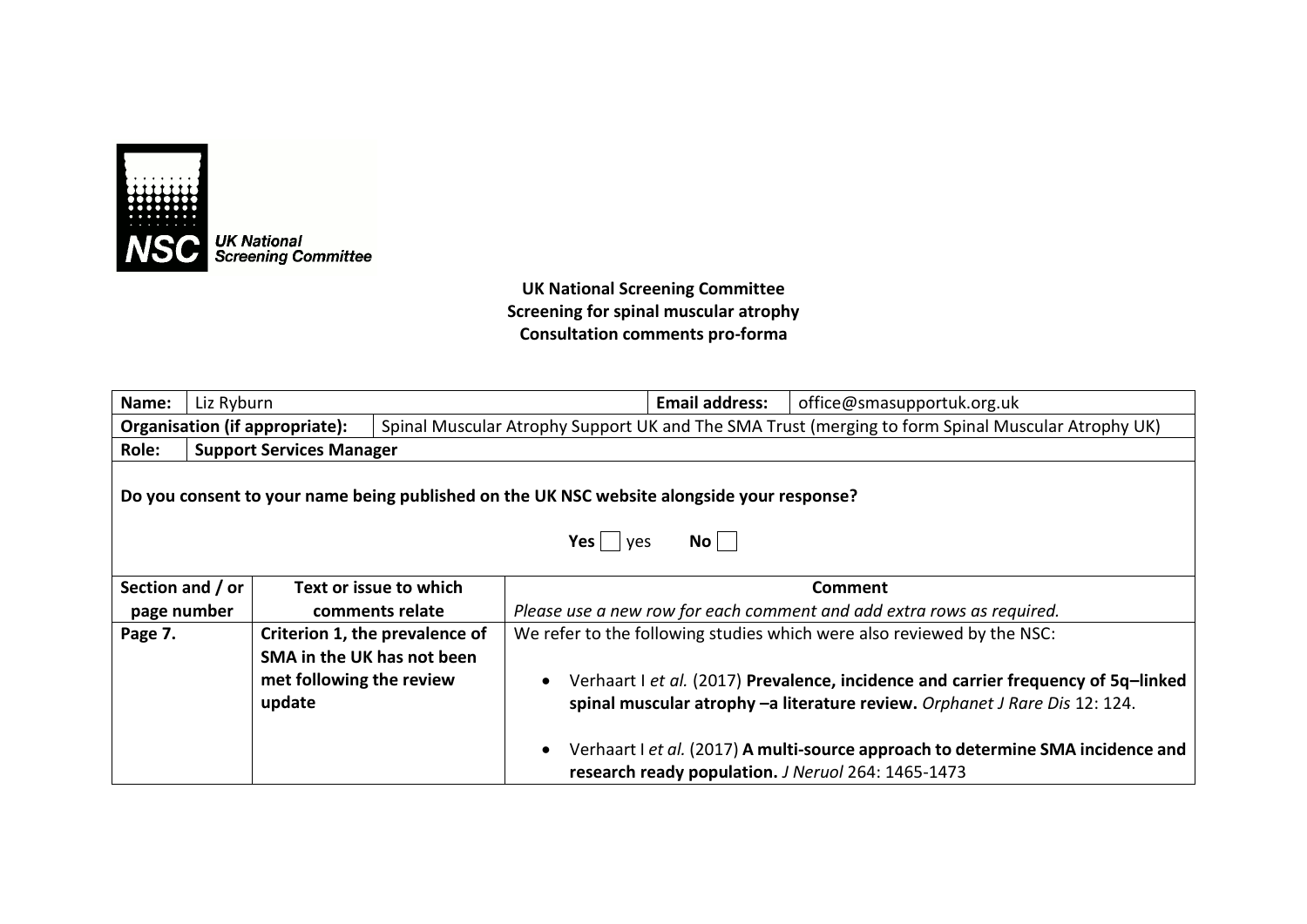|         |                                                                   | These conclude:<br>Prevalence - between 1 and 2 people in every 100,000 worldwide have a type of 5q SMA.<br>In 2017, the UK population was approximately 66 million. Based on this, it is estimated<br>that between 660 and 1320 people have SMA in the UK at any one time.<br>We are aware that these papers are based on global observations of incidence and<br>prevalence, but until we have an accurate UK-wide register of those born with 5q SMA,<br>and those already living with 5q SMA, we suggest these give the most accurate available<br>data. |
|---------|-------------------------------------------------------------------|--------------------------------------------------------------------------------------------------------------------------------------------------------------------------------------------------------------------------------------------------------------------------------------------------------------------------------------------------------------------------------------------------------------------------------------------------------------------------------------------------------------------------------------------------------------|
|         |                                                                   | We note that the NSC is concerned to identify the prevalence of all forms of SMA,<br>irrespective of genetic aetiology. However, the NSC's criteria 10 focuses on reviewing the<br>effectiveness of pharmacological treatment for SMA. Currently, the only treatment<br>available for SMA (Nusinersen) is exclusively targeted to those with confirmed 5q SMA,<br>which is by far the most common form of SMA. It is therefore the prevalence of 5q SMA<br>that is important when considering whether this condition meets NSC criterion 1.                  |
|         |                                                                   | In summary: we suggest that there is enough global evidence of the prevalence of 5q<br>SMA. If the NSC requires further information about the prevalence in the UK, we ask<br>that they work closely with NICE which is addressing the very same question in its<br>deliberations about whether to recommend the treatment nusinersen for NHS funding<br>(see below). However, if other criteria are met, we ask that any current population<br>uncertainties do not hold up the possibility of progressing a 5q SMA newborn screening<br>programme.         |
| Page 7. | <b>Criterion</b><br>'there is<br>no<br>evidence as<br>to how many | We refer to the above studies, which conclude an incidence of 5q SMA of approximately<br>one in every 10,000 babies worldwide. In the UK in 2017, there were 755,043 live births.                                                                                                                                                                                                                                                                                                                                                                            |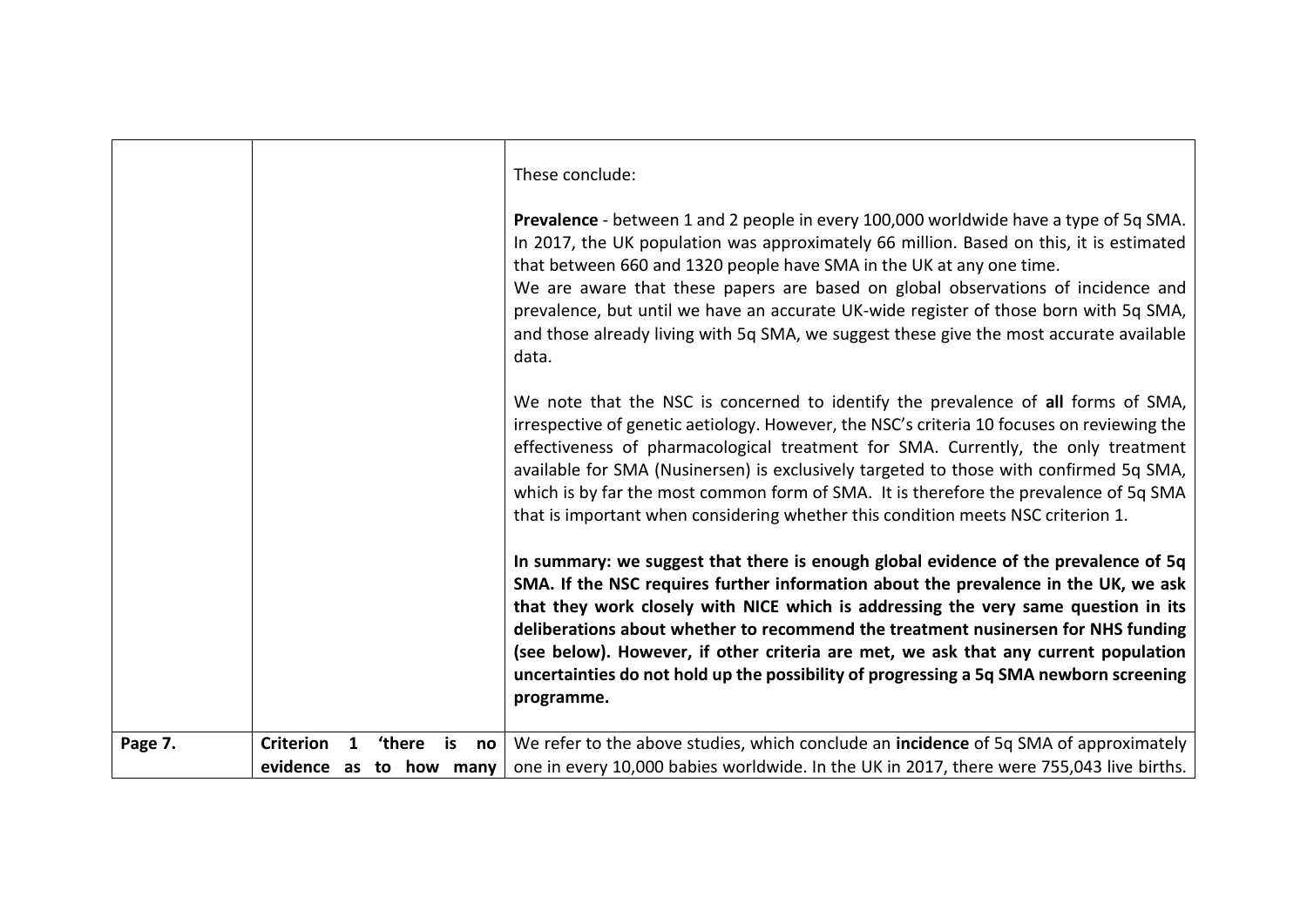| people are affected by each<br>type of SMA | This suggests that, in that year, approximately 76 babies were born with a Type of 5q SMA.<br>These studies further conclude the incidence of the types of childhood onset SMA:                                                                                                                                                                                                                                                                                                                                                                                                                                                                                                                                           |
|--------------------------------------------|---------------------------------------------------------------------------------------------------------------------------------------------------------------------------------------------------------------------------------------------------------------------------------------------------------------------------------------------------------------------------------------------------------------------------------------------------------------------------------------------------------------------------------------------------------------------------------------------------------------------------------------------------------------------------------------------------------------------------|
|                                            | Type 1: 60% infants age < 6 months* - suggesting 46 infants each year<br>Type 2: 21% children ages 6 - 18 months - suggesting 16 children each year<br>Type 3: 19% children including - suggesting 14 children each year, including:<br>$\circ$ Type 3a ages 18 months - 3 years<br>$\circ$ Type 3b age 3 years plus                                                                                                                                                                                                                                                                                                                                                                                                      |
|                                            | (*we note the NSC review page 11 suggests only 50%)                                                                                                                                                                                                                                                                                                                                                                                                                                                                                                                                                                                                                                                                       |
|                                            | We acknowledge that the % of type is based on global studies and that there is an urgent<br>need for more work to be commissioned to establish this accurately in the UK context.<br>However, the Expanded Access Programme (EAP) providing nusinersen treatment for<br>those with SMA Type 1 has now been nationally available since August 2017, with<br>children's progress tracked via the SMA REACH project. We understand that some parents<br>of infants diagnosed with SMA Type 1 are declining treatment, but that number is now<br>very small and should be known by treating clinicians. This means we are now very close<br>to having much more accurate data on the incidence of this type of SMA in the UK. |
|                                            | We have highlighted to NICE that work to establish population numbers and type of SMA<br>is urgently needed if they are to progress a much-needed Managed Access Agreement for<br>nusinersen. We suggest that in the interim, the percentages above, combined with<br>average life expectancy for those with each type of SMA could be a sufficient guide for<br>numbers.                                                                                                                                                                                                                                                                                                                                                 |
|                                            |                                                                                                                                                                                                                                                                                                                                                                                                                                                                                                                                                                                                                                                                                                                           |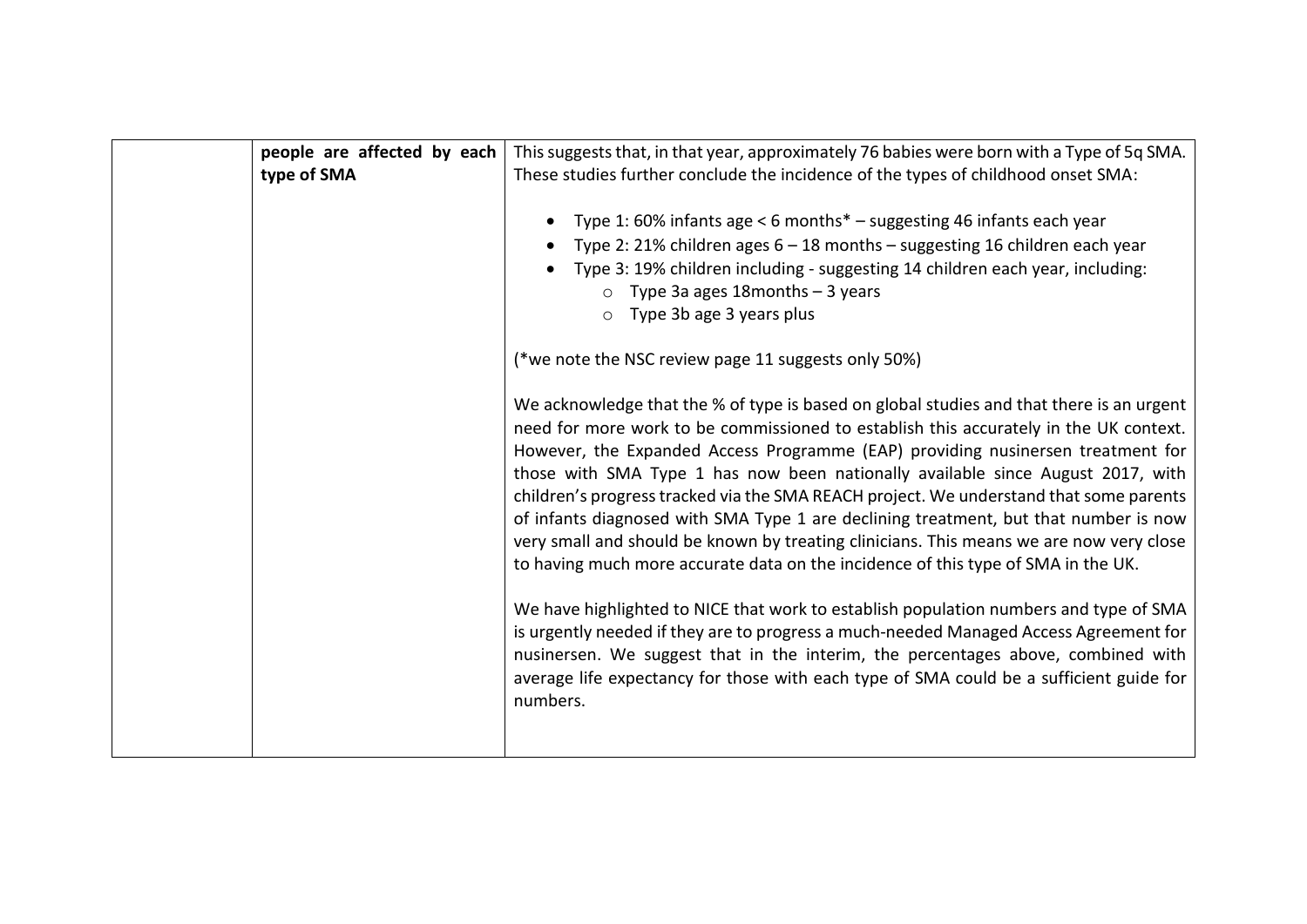|        |                                                                                              | In summary: If other criteria are met, we ask that any current population uncertainties<br>do not hold up the possibility of progressing a 5q SMA newborn screening programme.                                                                                                                                                                                                           |
|--------|----------------------------------------------------------------------------------------------|------------------------------------------------------------------------------------------------------------------------------------------------------------------------------------------------------------------------------------------------------------------------------------------------------------------------------------------------------------------------------------------|
| Page 7 | Criterion 1. It is not yet<br>possible<br>accurately<br>to<br>determine from an individual's | The age of onset of symptoms of 5q SMA and the SMN1 gene deletion test quickly (2-4<br>weeks) inform a diagnosis of 5q SMA Type 1, 2, 3 or 4.                                                                                                                                                                                                                                            |
|        | genotype whether they will be<br>mildly or severely affected by<br><b>SMA</b>                | The SMN2 copy number has also been seen as a potential way of further establishing the<br>future course of the condition. However, the internationally agreed Standards of Care for<br>SMA (2017) <sup>1,2</sup> (SoC) show the narrow variance between the 'usual' number of SMN2 copy<br>numbers compared with the possible 'range' described by Tillmann et $a^{\beta}$ . Those with: |
|        |                                                                                              | Type 1 have a 'usual' SMN2 copy number of 2 but a 'range' of 1-3 copies<br>Type 2 have a 'usual' SMN2 copy number of 2 but a 'range' of 2-4 copies<br>Type 3a have a 'usual' SMN2 copy number of 3 but a 'range' of 3-5 copies<br>Type 3b have a 'usual' SMN2 copy number of 4 but a 'range' of 3-5 copies                                                                               |
|        |                                                                                              | As stated in the 2017 SoC, at the individual level, perfectly accurate predictions cannot be<br>made about the type or severity of SMA based on SMN2 copy number alone. This is due<br>to other genetic and possibly environmental factors that have a small influence on the<br>disease course.                                                                                         |
|        |                                                                                              | We note, however, that the information about SMN2 copy number and other tests are<br>considered as sufficient to predict the severity of an infant's 5q SMA when used in<br>newborn screening programmes in the USA (see below)                                                                                                                                                          |
|        |                                                                                              | We are aware that there is also significant ongoing research into the predicted future<br>disease impact, which includes both genotype and looking at biomarkers.                                                                                                                                                                                                                        |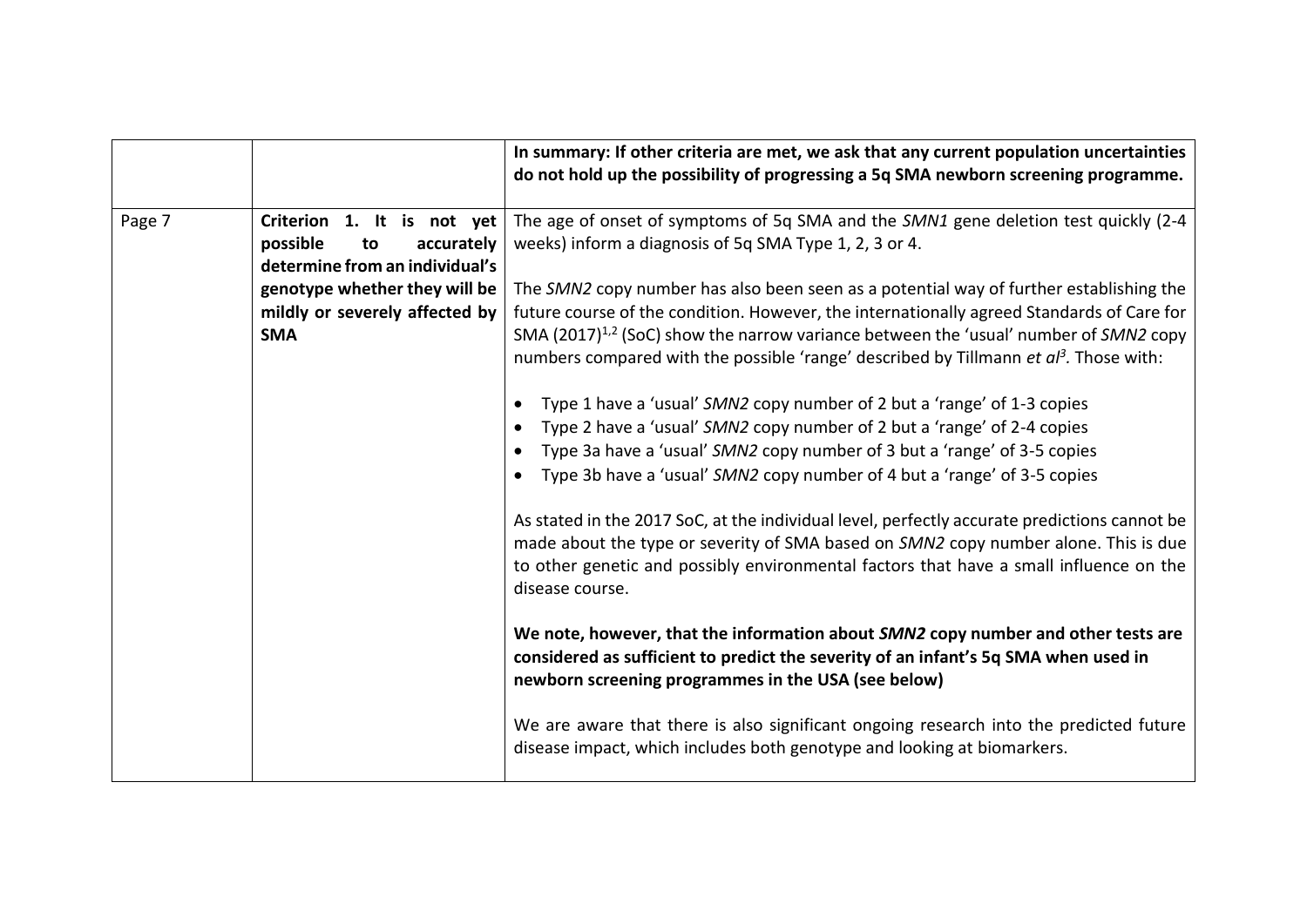|        |                                                                                             | 1. Mercuri, E et al. (2017) Diagnosis and management of spinal muscular atrophy: Part<br>1: recommendations for diagnosis, rehabilitation, orthopedic and nutritional care.<br>Neuromuscul Disord. 2018 Feb; 28(2): 103-115.<br>2. Finkel, R et al. (2017), Diagnosis and management of spinal muscular atrophy: Part<br>2: Pulmonary and acute care; medications, supplements and immunizations; other<br>organ systems; and ethics. Neuromuscul Disord. 2018 Mar;28(3):197-207.)<br>3. Tillmann, A et al. (2018) Spinal Muscular Atrophy (SMA) type 1, a changing<br>phenotype: Implications for motor function and physiotherapy management from<br>the Nusinersen Expanded Access Program (EAP) APCP Journal Volume 9 Number 1)                                                                                                                                                       |
|--------|---------------------------------------------------------------------------------------------|-------------------------------------------------------------------------------------------------------------------------------------------------------------------------------------------------------------------------------------------------------------------------------------------------------------------------------------------------------------------------------------------------------------------------------------------------------------------------------------------------------------------------------------------------------------------------------------------------------------------------------------------------------------------------------------------------------------------------------------------------------------------------------------------------------------------------------------------------------------------------------------------|
| Page 8 | Criterion 4. There should be a<br>simple, safe, precise<br>and<br>validated screening test. | The NSC review states that, 'it is not possible to robustly quantify the accuracy of<br>screening methods for SMA neonates' We note that the NSC has evaluated four studies<br>and finds that they provide weak evidence for such a test. Again, these tests are seeking                                                                                                                                                                                                                                                                                                                                                                                                                                                                                                                                                                                                                  |
|        |                                                                                             | verification of 5q SMA.<br>We note the further study by Kraszewski, J.N et al. (2017) Pilot study of population-based<br>newborn screening for spinal muscular atrophy in New York state Volume 20   Number<br>6   June 2018   GENETICS in MEDICINE which reports on newborn dried blood spot (DBS)<br>screening of 3,826 newborns screened at three hospitals in New York City from January<br>2016 to January 2017. They were tested for 5q SMA using the deletion in exon 7 of SMN1.<br>We don't know if the NSC would regard this study as sufficiently robust given its other<br>critique's, but note that as a result of this study, one infant was enrolled in the NURTURE<br>clinical trial (see below) and was first treated with Spinraza (see below) at age 15 days.<br>She is now age 12 months, meeting all developmental milestones, and free of any<br>respiratory issues. |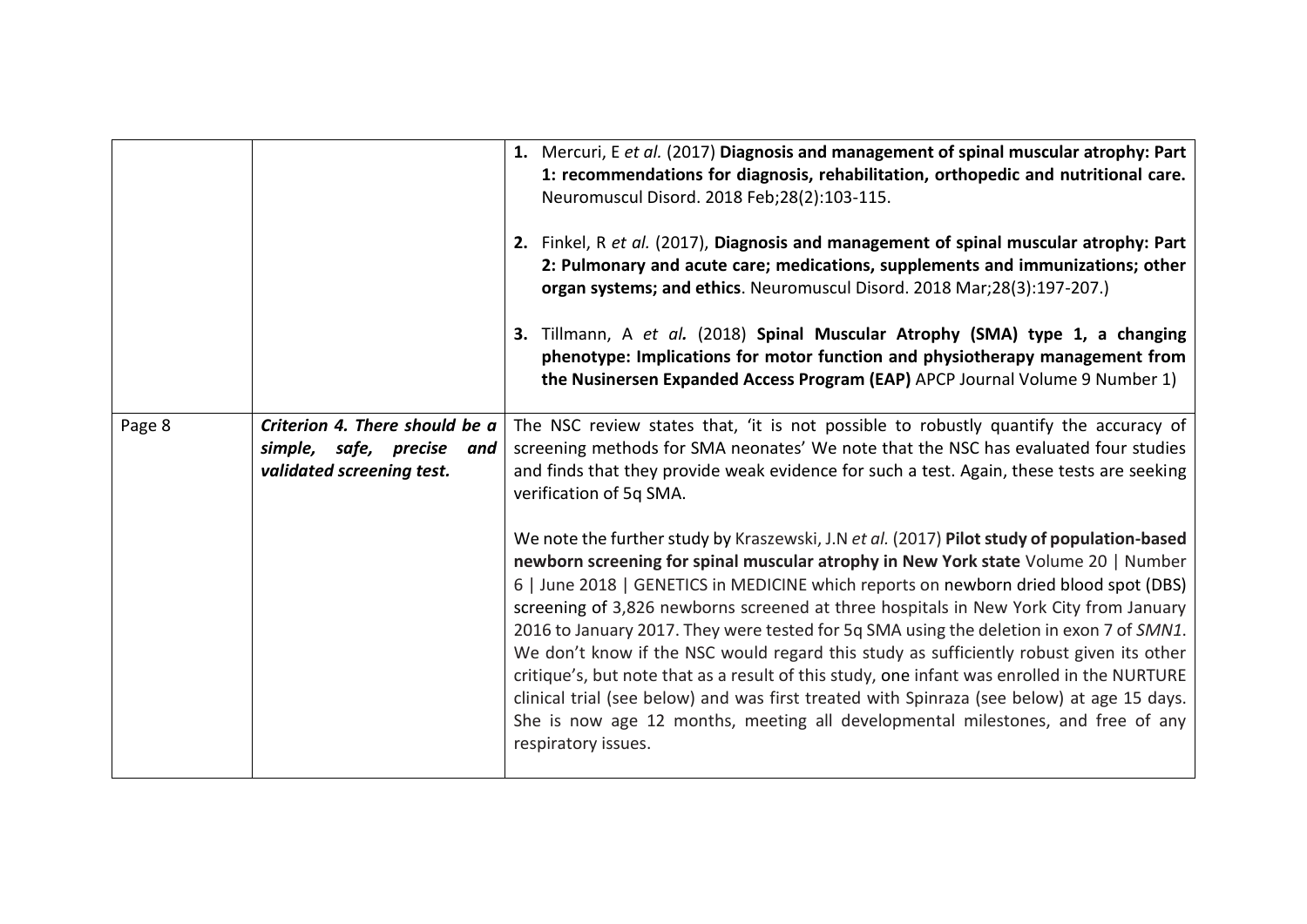|         |                                                                                                                                                                                                                                                                                                       | In summary: newborn screening tests are being used to identify infants with 5q SMA. If<br>such testing is introduced it would need to be made clear to parents that the test is for<br>5q SMA, the most common form of SMA with clear information about the accuracy of<br>the test and that this test does not cover all possible other very rare forms of SMA.                                                                                                                                                                                                                                                                                                                                                                                                                                                                                                                                                                                                                                                                                                                                                                                                                                                                                                                   |
|---------|-------------------------------------------------------------------------------------------------------------------------------------------------------------------------------------------------------------------------------------------------------------------------------------------------------|------------------------------------------------------------------------------------------------------------------------------------------------------------------------------------------------------------------------------------------------------------------------------------------------------------------------------------------------------------------------------------------------------------------------------------------------------------------------------------------------------------------------------------------------------------------------------------------------------------------------------------------------------------------------------------------------------------------------------------------------------------------------------------------------------------------------------------------------------------------------------------------------------------------------------------------------------------------------------------------------------------------------------------------------------------------------------------------------------------------------------------------------------------------------------------------------------------------------------------------------------------------------------------|
| Page 8. | Criterion 9. There should be an<br>intervention<br>effective<br>for<br>patients identified through<br>screening, with evidence that<br>intervention<br>at<br>pre-<br>$\boldsymbol{a}$<br>symptomatic phase leads to<br>better outcomes<br>for the<br>screened individual compared<br>with usual care. | As the NSC review points out, the 2007 Consensus statement on the Standards of Care for<br>SMA, subsequently published as the 'International Standards of Care for SMA' have<br>focused on management of the condition. Largely due to the improvements in care and<br>management that they have driven, there's been increasing evidence that people with<br>SMA and their families can expect a better quality of life than in the past. Their recent<br>updating in 2017 capture the many changes there have been in management of the<br>condition and will no doubt be the NSC's reference base in any further base.<br><b>Nusinersen treatment</b><br>As the NSC review points out, Nusinersen, which is marketed as Spinraza™, is the first<br>disease-modifying treatment for SMA. The review considers the results of Biogen's clinical<br>trials (ENDEAR and CHERISH) showing the positive outcomes of nusinersen treatment in<br>Children with SMA Type 1, 2 and 3. A further trial, SHINE, looking at longer term outcomes<br>is ongoing.<br>The following publications confirm outcomes in 'real world' studies of the nusinersen<br>Expanded Access Programme for SMA Type 1 <sup>1-5</sup> All indicate that the earlier the treatment,<br>the greater the benefit: |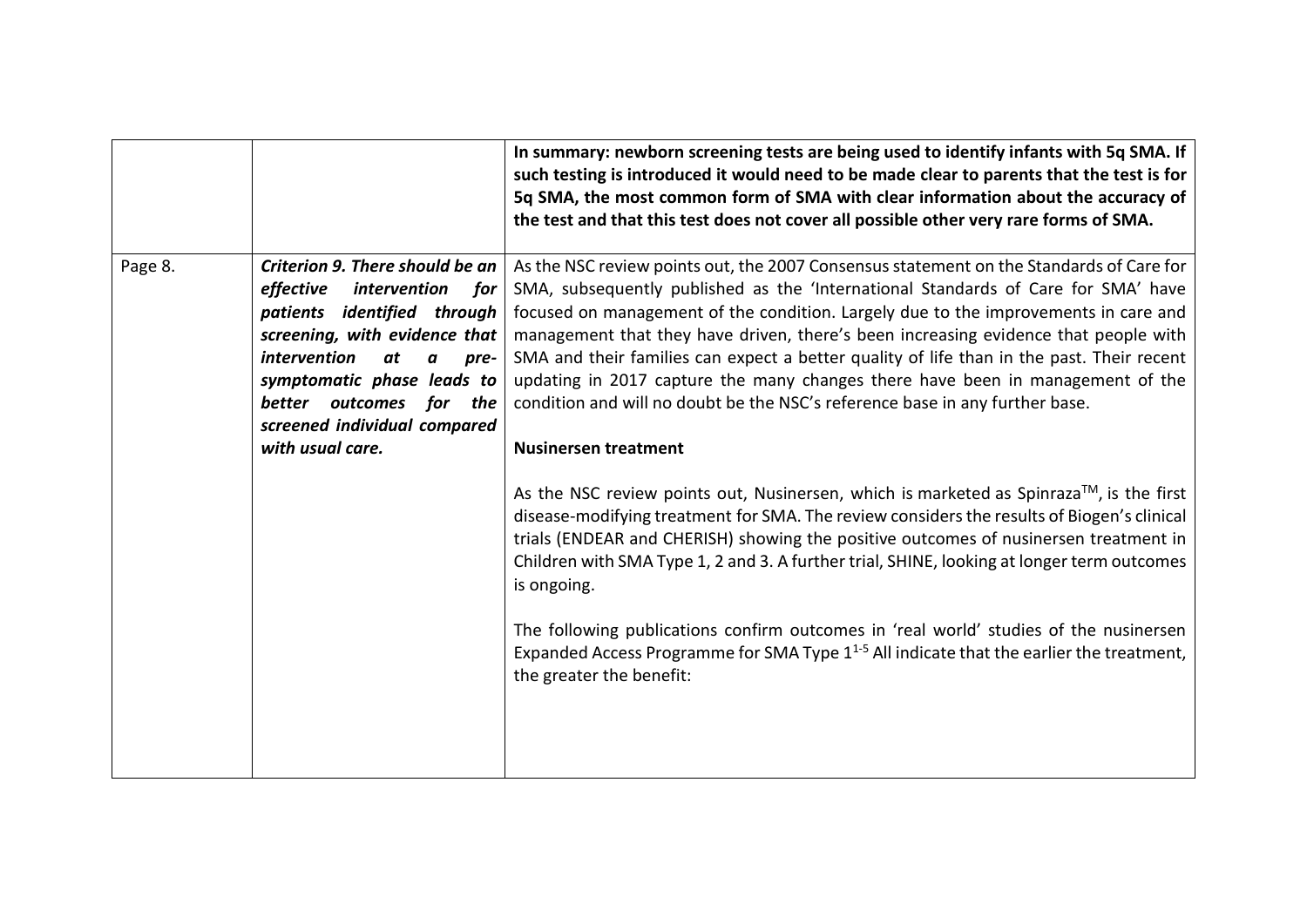|  | 1. Europe - 33 children aged from 8.3 to 113.1 months - December 2016 - May 2017.<br>Aragon-Gawinska, K et al. (2018) Nusinersen in spinal muscular atrophy type 1<br>patients older than 7 months. A cohort study Neurology <sup>®</sup> 2018;00:1-7.<br>doi:10.1212/WNL.0000000000006281                                                                     |
|--|----------------------------------------------------------------------------------------------------------------------------------------------------------------------------------------------------------------------------------------------------------------------------------------------------------------------------------------------------------------|
|  | <b>2. Australia</b> - 16 patients aged 2.5 months to 35.7 years November 2016 -<br>September 2017                                                                                                                                                                                                                                                              |
|  | Farrar, M et al. (2018) Nusinersen for SMA: expanded access programme J Neurol<br>Neurosurg Psychiatry 2018;89:937-942. doi:10.1136/jnnp-2017-317412                                                                                                                                                                                                           |
|  | <b>3. England - Great Ormond Street Hospital – 21 patients aged 8.3 – 113.1 months</b><br>March - October 2017<br>Tillmann, A et al. (2018) Spinal Muscular Atrophy (SMA) type 1, a changing<br>phenotype: Implications for motor function and physiotherapy management<br>from the Nusinersen Expanded Access Program (EAP) APCP Journal Volume 9<br>Number 1 |
|  | 4. Germany – 61 patients aged $1 - 93$ months in seven neuromuscular centres<br>November 2016 - June 2017<br>Pechmann, A et al. (2018) Evaluation of Children with SMA Type 1 Under<br>Treatment with Nusinersen within the Expanded Access Program in Germany<br>Journal of Neuromuscular Diseases 5 (2018) 135-143 DOI 10.3233/JND-180315                    |
|  | 5. Italy $-$ 104 patients $-$ aged 3 months $-$ 19 years 9 months - first six months of EAP<br>Pane, M et al. (2018) Nusinersen in type 1 SMA infants, children and young<br>adults: Preliminary results on motor function Neuromuscular Disorders 28 (2018)<br>582-585 30 May 2018                                                                            |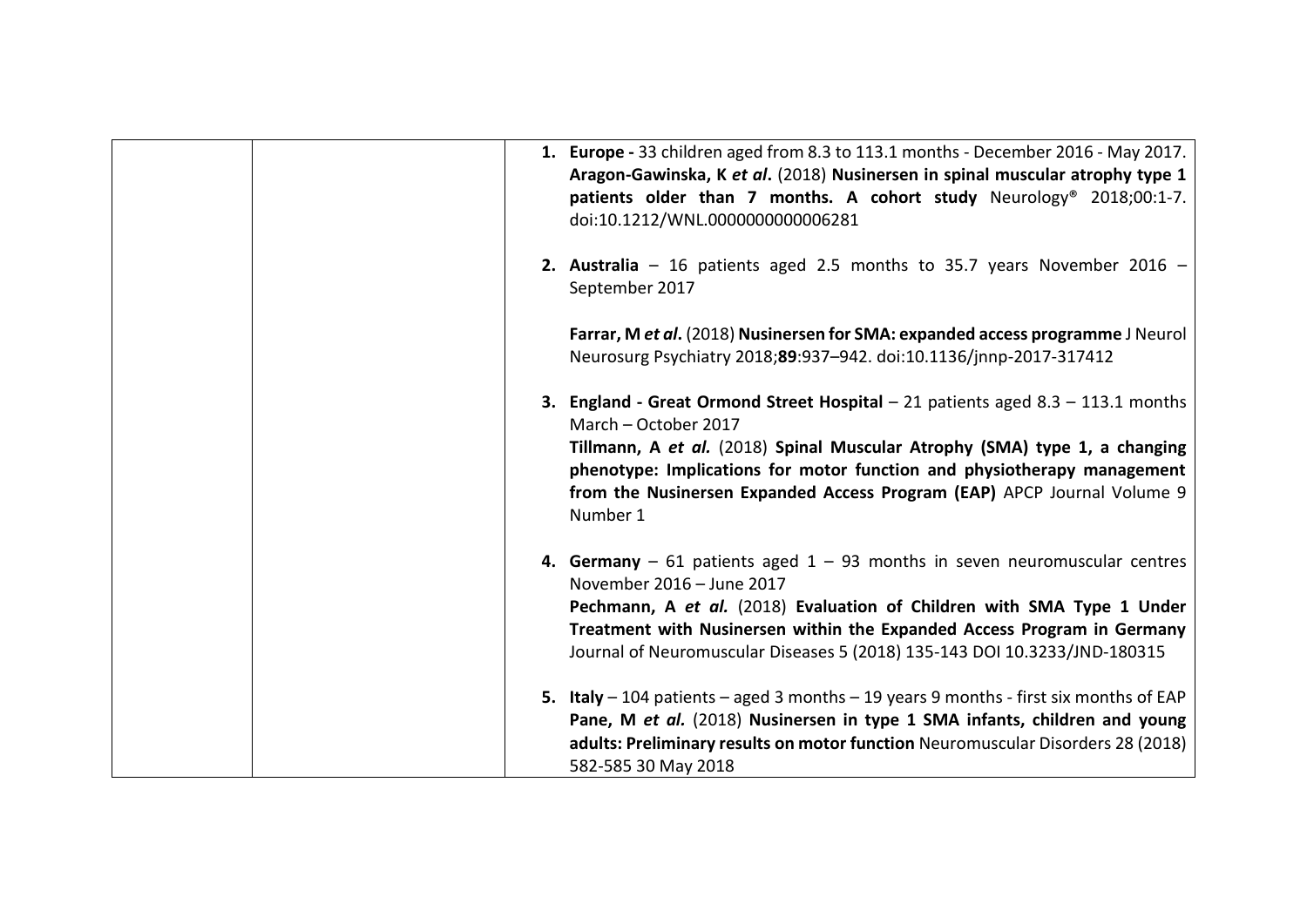|  | The NSC review refers to results published by Bertini et al. in 2017 from<br>NURTURE, the ongoing open-label, single-arm study evaluating the efficacy and<br>safety of nusinersen in pre-symptomatic infants with genetically confirmed SMA<br>and comments on the improvements that infants have made, though criticises<br>that the study did not compare pre-symptomatic treatment to treatment after<br>symptoms start. We suggest that this is being addressed through further studies,<br>Biogen's long term follow up clinical trial, SHINE, of all treated with nusinersen<br>to date and the now many 'real world studies of treatment that are ongoing.<br>We note Biogen's March 12 <sup>th</sup> , 2018 summary of the interim Phase 2 results as<br>this model and its outcomes appears to be underpinning the newborn screening<br>programmes that are now operating in the USA: |
|--|-------------------------------------------------------------------------------------------------------------------------------------------------------------------------------------------------------------------------------------------------------------------------------------------------------------------------------------------------------------------------------------------------------------------------------------------------------------------------------------------------------------------------------------------------------------------------------------------------------------------------------------------------------------------------------------------------------------------------------------------------------------------------------------------------------------------------------------------------------------------------------------------------|
|  | In the NURTURE study, SPINRAZA was administered to infants six weeks old or<br>younger, who were in the pre-symptomatic stage, genetically-diagnosed with<br>SMA and had two or three copies of the SMN2 gene (n=15 for two copies (most<br>likely to develop Type 1 SMA); n=10 for three copies (most likely to develop Type<br>2 SMA)). At the time of this interim analysis, infants had been followed for up<br>to 25.6 months - well beyond the typical timeframe when most infants with<br>Type 1 SMA would have required permanent ventilation or died. The interim<br>analysis, showed that all infants were alive, and none required tracheostomy or<br>permanent ventilation. All showed improvement in motor function and motor<br>milestone achievements as of July 5, 2017, compared to the disease's natural<br>history.                                                          |
|  | Dr. Darryl C. De Vivo, M.D., lead study author said, "The NURTURE findings<br>document the continuing benefits that SPINRAZA provides for patients with SMA                                                                                                                                                                                                                                                                                                                                                                                                                                                                                                                                                                                                                                                                                                                                     |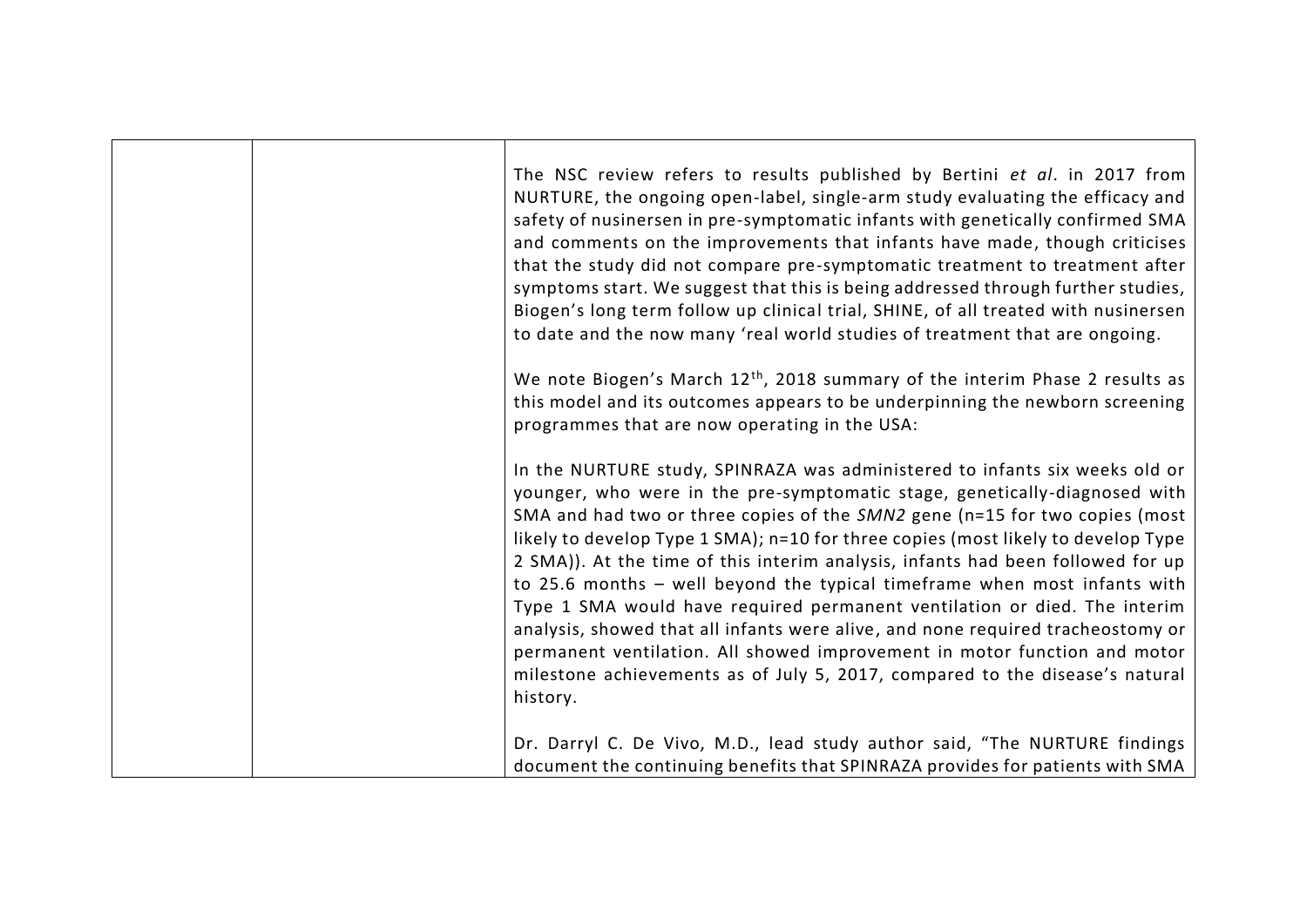who initiated treatment in early infancy while clinically pre-symptomatic, including age-appropriate developmental gains in motor function and motor milestone achievements," and "The treated infants in the NURTURE study had genetic SMA and were likely to clinically develop Type 1 or 2, yet with enough observation time they have all achieved independent sitting and the majority have developed the ability to walk."

NURTURE participants also achieved a mean CHOP INTEND score, which measures general motor function among infants with SMA, of 58.4 at last visit (out of a maximum score of 64). Many continued to improve and maintain these scores beyond a point in time at which untreated individuals with Type 1 SMA would experience a significant decline. Overall, the study showed that SPINRAZA was well-tolerated and no new safety concerns were identified.

Though still early on in the study, and without the benefit of a full analysis of how much greater the gains are for these children compared with children who have been followed via the ENDEAR study, results seem to suggest greater efficacy of pre-symptomatic treatment and therefore greater potential cost savings : Finkel, R *et al*. for the **ENDEAR** Study Group (2017) **Nusinersen versus Sham Control in Infantile-Onset Spinal Muscular Atrophy** n engl j med 377;18 nejm.org November 2, 2017 states 'Approximately half the infants in the nusinersen group who received permanent assisted ventilation did so within 13 weeks after they received the first dose; this result indicates that a minimum treatment time is required to see the full benefits of nusinersen. This result, as well as our finding that infants with a disease duration at screening longer than the median duration of 13.1 weeks were more likely than those with a disease duration no longer than the median duration to need permanent assisted ventilation, suggests that early initiation of treatment may maximize its efficacy.'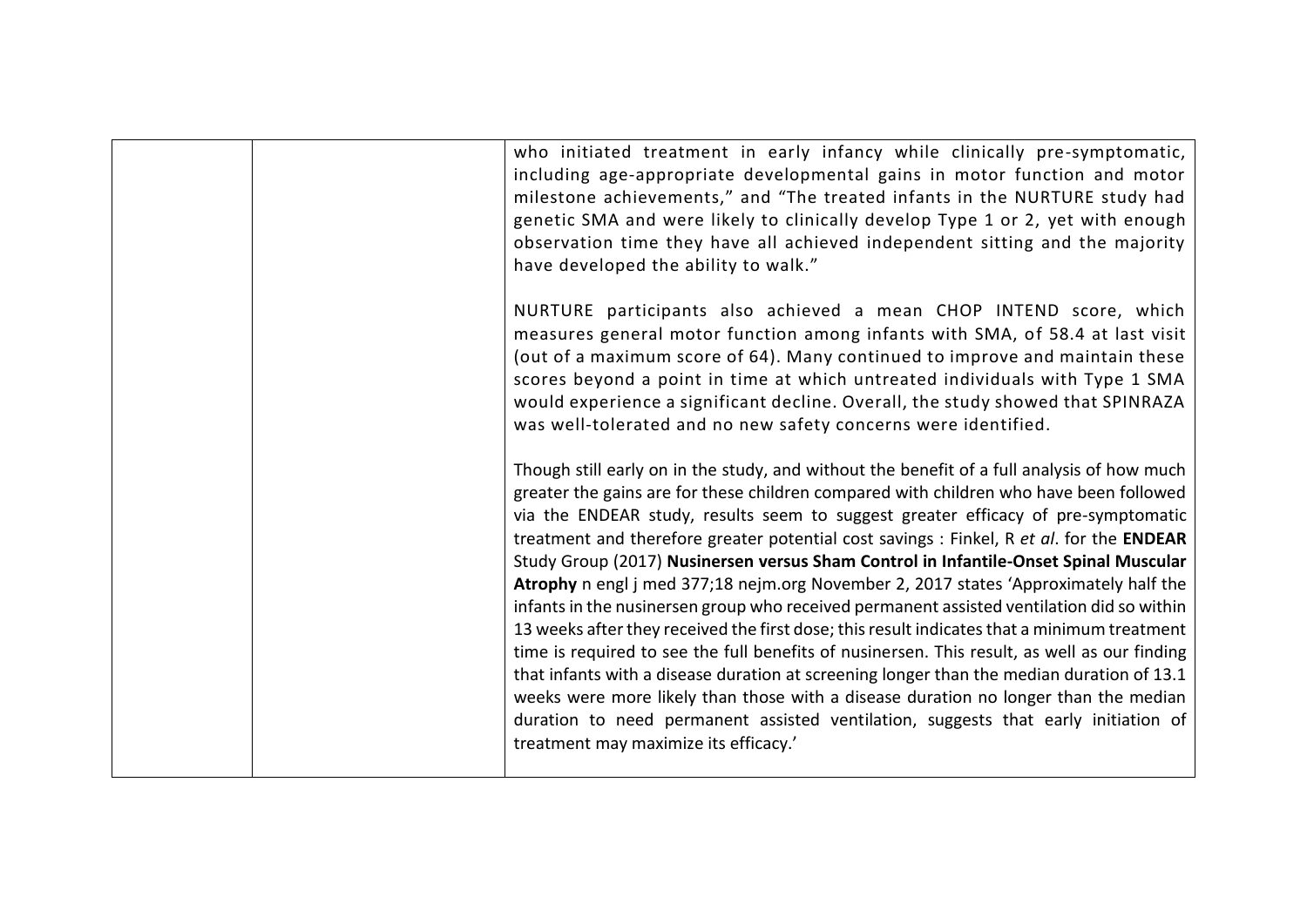|        |                                                                                                                                                                                      | In summary: there is a growing body of clinical trial and real-world evidence of the<br>effectiveness of nusinersen treatment for 5q SMA and that the earlier the treatment the<br>greater the impact, with strong indications that the greatest impact occurs if it is started<br>pre-symptomatically.                                                                                                                                                                               |
|--------|--------------------------------------------------------------------------------------------------------------------------------------------------------------------------------------|---------------------------------------------------------------------------------------------------------------------------------------------------------------------------------------------------------------------------------------------------------------------------------------------------------------------------------------------------------------------------------------------------------------------------------------------------------------------------------------|
|        |                                                                                                                                                                                      | <b>Other treatments</b>                                                                                                                                                                                                                                                                                                                                                                                                                                                               |
|        |                                                                                                                                                                                      | There are also other treatments on the horizon which are coming close to completion of<br>clinical trials and, one imagines, possible applications for licences (AveXis' AVXS-101,<br>Roche's RG7916 / risdiplam).                                                                                                                                                                                                                                                                    |
|        |                                                                                                                                                                                      | We note that these are also indicating that the earliest possible treatment has the<br>greatest impact.                                                                                                                                                                                                                                                                                                                                                                               |
| Page 9 | Criterion 10: There should be                                                                                                                                                        | Screening programmes in the USA                                                                                                                                                                                                                                                                                                                                                                                                                                                       |
|        | evidence-based<br>agreed<br>policies<br>covering<br>which<br>individuals should be offered<br><i>interventions</i><br>and<br>the<br>appropriate intervention to be<br><b>offered</b> | In terms of screening of SMA neonates, we note that several US states have recently<br>introduced newborn screening. Those with between 1 and 3 SMN2 copies are offered<br>nusinersen treatment and those with 4 SMN2 copies (carried by the majority of those with<br>SMA Type 3b) are monitored. Newborn screening for 5q SMA is now, we understand, on<br>the Recommended Uniform Screening Panel (RUSP), which makes it much more likely that<br>additional states will adopt it. |
|        |                                                                                                                                                                                      | In summary: Effective screening programmes for 5q SMA are now operating globally<br>which, as well as the confirmed diagnosis, use information gained from SMN2 copy<br>numbers to establish which children should be treated and which monitored. These are<br>establishing an evidence-based policy as to which individuals should be offered<br>interventions and the appropriate intervention to be offered.                                                                      |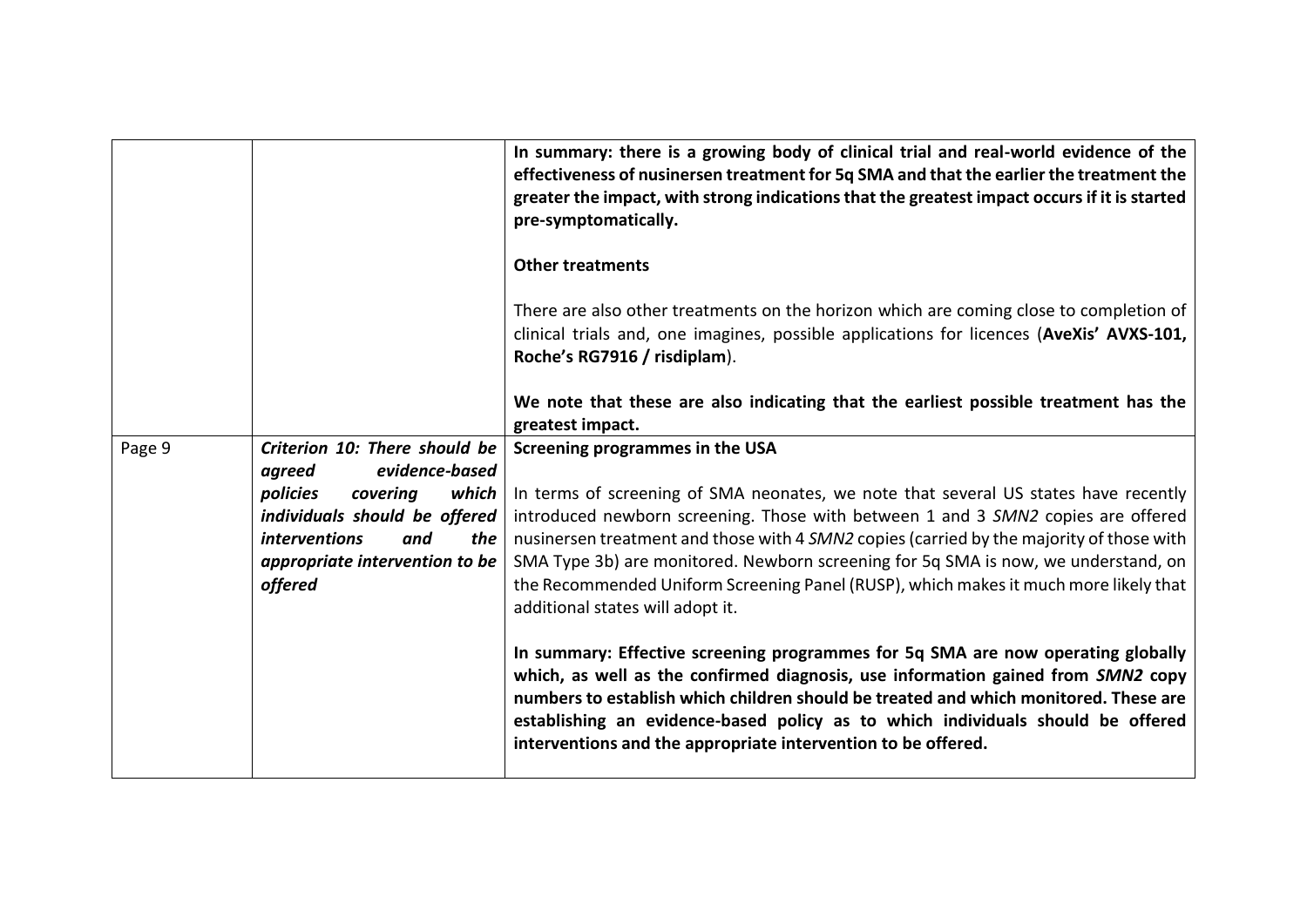|  | Access to treatment in the UK<br>As the NSC knows, nusinersen treatment has been available in the UK for those with SMA<br>Type 1, via Biogen's global Expanded Access Programme (EAP). Since August 2017, this<br>has been limited to those who are <7 months of age, Biogen has announced that this<br>programme will close on 1 <sup>st</sup> November 2018.                                                                                                                                                                                                                                     |
|--|-----------------------------------------------------------------------------------------------------------------------------------------------------------------------------------------------------------------------------------------------------------------------------------------------------------------------------------------------------------------------------------------------------------------------------------------------------------------------------------------------------------------------------------------------------------------------------------------------------|
|  | On 7 <sup>th</sup> May 2018, Scotland agreed to fund the treatment for those with SMA Type 1. On<br>18 <sup>th</sup> June 2018, the Scottish Government announced it is introducing a new definition of<br>'ultra-orphan medicines' that can treat very rare conditions affecting fewer than 1 in<br>50,000 people - around 100 people or less in Scotland', advising that this would be<br>implemented on 1 <sup>st</sup> October 2018. Biogen has made it known that it has applied for<br>nusinersen to be the first drug to be appraised for those with SMA Type 2 or 3 via this new<br>system. |
|  | The NSC also refers to NICE's current appraisal of the treatment. Clinicians, patient and<br>parent groups are working hard to respond to NICE's initial report, which does not<br>recommend funding. Clinicians, patient and parent groups are pushing for a reversal of<br>this decision and access for all with SMA Type 1,2 or 3 SMA or, at the very least a Managed<br>Access Agreement. There is currently no clinical trial evidence for treatment of those with<br>the much rarer SMA Types 0 or 4.                                                                                         |
|  | In summary: In Scotland an effective treatment, nusinersen, is available for those with<br>SMA Type 1. We await the possibility of this being extended to those with Type 2 or 3.<br>We also await the outcome of NICE's decision making as to who will be eligible for<br>treatment in England and Wales. This should be finalised by 21 <sup>st</sup> November 2018. We<br>understand Northern Ireland may follow either Scotland or England.                                                                                                                                                     |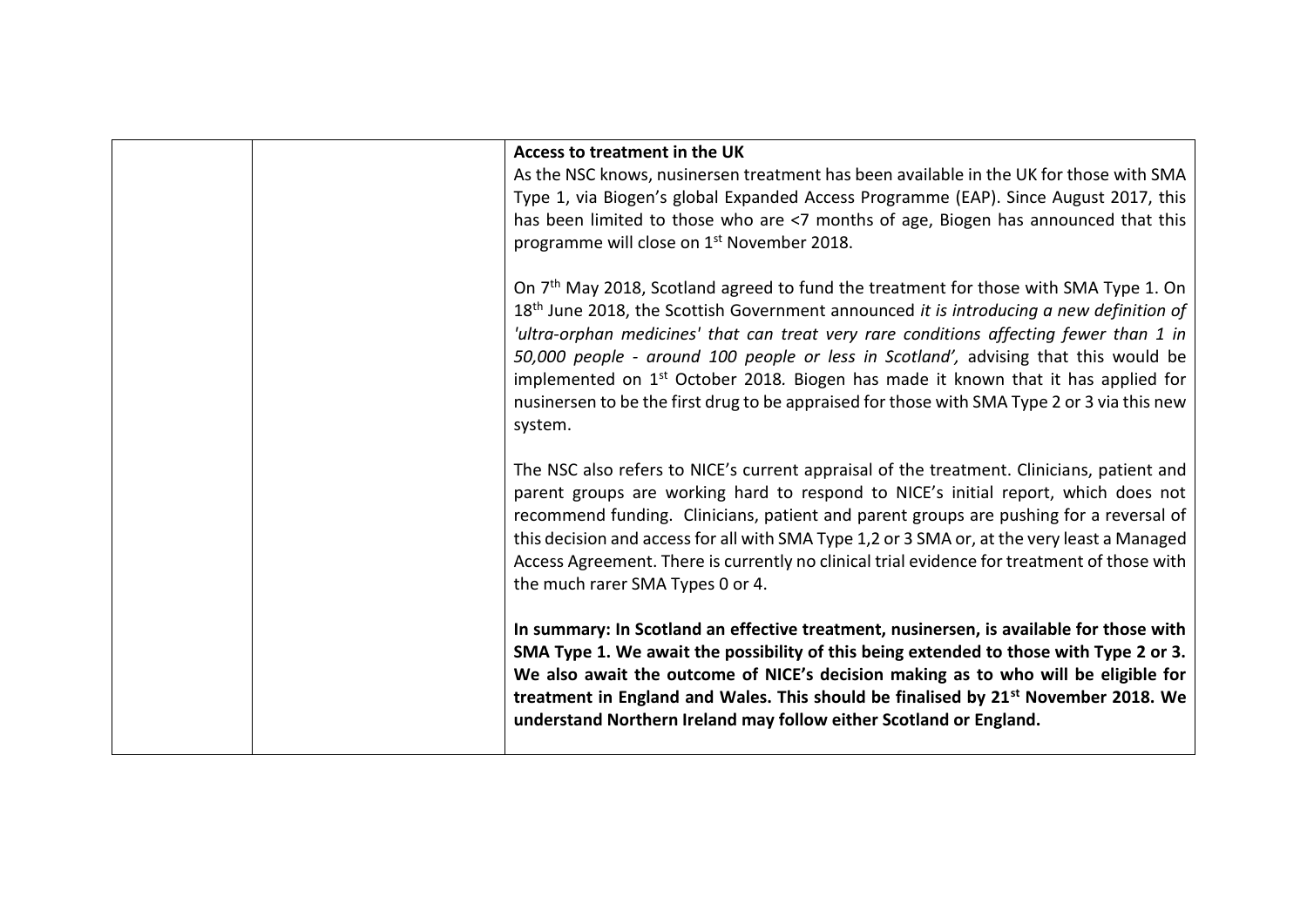|          |                                                                              | There is growing clinical evidence that a newborn screening programme will be essential<br>for ensuring greatest potential benefit from nusinersen treatment and, in due course<br>other treatments. This screening programme would identify children who will develop<br>SMA Types 1, 2 or 3. which will allow the earliest possible monitoring and best possible<br>management based on the SoC. However, unless treatment is available to all these<br>children, it will lead to unimaginable distress for families. NICE and the Scottish Medicines<br>Consortium and the NSC must coordinate their thinking and planning.                                                                                                                                                                                                                                                                                                                                  |
|----------|------------------------------------------------------------------------------|-----------------------------------------------------------------------------------------------------------------------------------------------------------------------------------------------------------------------------------------------------------------------------------------------------------------------------------------------------------------------------------------------------------------------------------------------------------------------------------------------------------------------------------------------------------------------------------------------------------------------------------------------------------------------------------------------------------------------------------------------------------------------------------------------------------------------------------------------------------------------------------------------------------------------------------------------------------------|
|          |                                                                              | In summary: at this stage it is not known which children will be able to access nusinersen                                                                                                                                                                                                                                                                                                                                                                                                                                                                                                                                                                                                                                                                                                                                                                                                                                                                      |
|          |                                                                              | treatment in the UK. This decision and the possible criteria for a proposed screening                                                                                                                                                                                                                                                                                                                                                                                                                                                                                                                                                                                                                                                                                                                                                                                                                                                                           |
|          |                                                                              | programme are critical to any further debate and decision making                                                                                                                                                                                                                                                                                                                                                                                                                                                                                                                                                                                                                                                                                                                                                                                                                                                                                                |
| Page 17. | <b>Ethical</b><br>implications<br>and<br>dilemmas                            | We note and agree there are considerable ethical implications and dilemmas posed by<br>newborn screening. This includes whether it should be an opt in or opt out programme.<br>Furthermore, current screening programmes for 5q SMA will, we imagine, also potentially<br>identify those who will at some point in their lives develop adult onset Type 4. The current<br>method and life-long delivery required for nusinersen would not be an option. Though<br>screening offers the possibility of monitoring, creating a scenario whereby families has to<br>live with this knowledge creates significant ethical challenges.<br>In summary: any screening programme must be accompanied by a robust and ongoing<br>programme of supportive counselling and accurate information about: what<br>information may be revealed via the screening test; what impact the various types of<br>5q SMA have on life; what management and treatments are available. |
| Page 17  | SMA Community Views -<br>do<br>people<br>want<br>access<br>to<br>nusinersen? | In January 2018 we conducted a survey about the impact of SMA on children, adults and<br>their families. We also asked for views on access to nusinersen.                                                                                                                                                                                                                                                                                                                                                                                                                                                                                                                                                                                                                                                                                                                                                                                                       |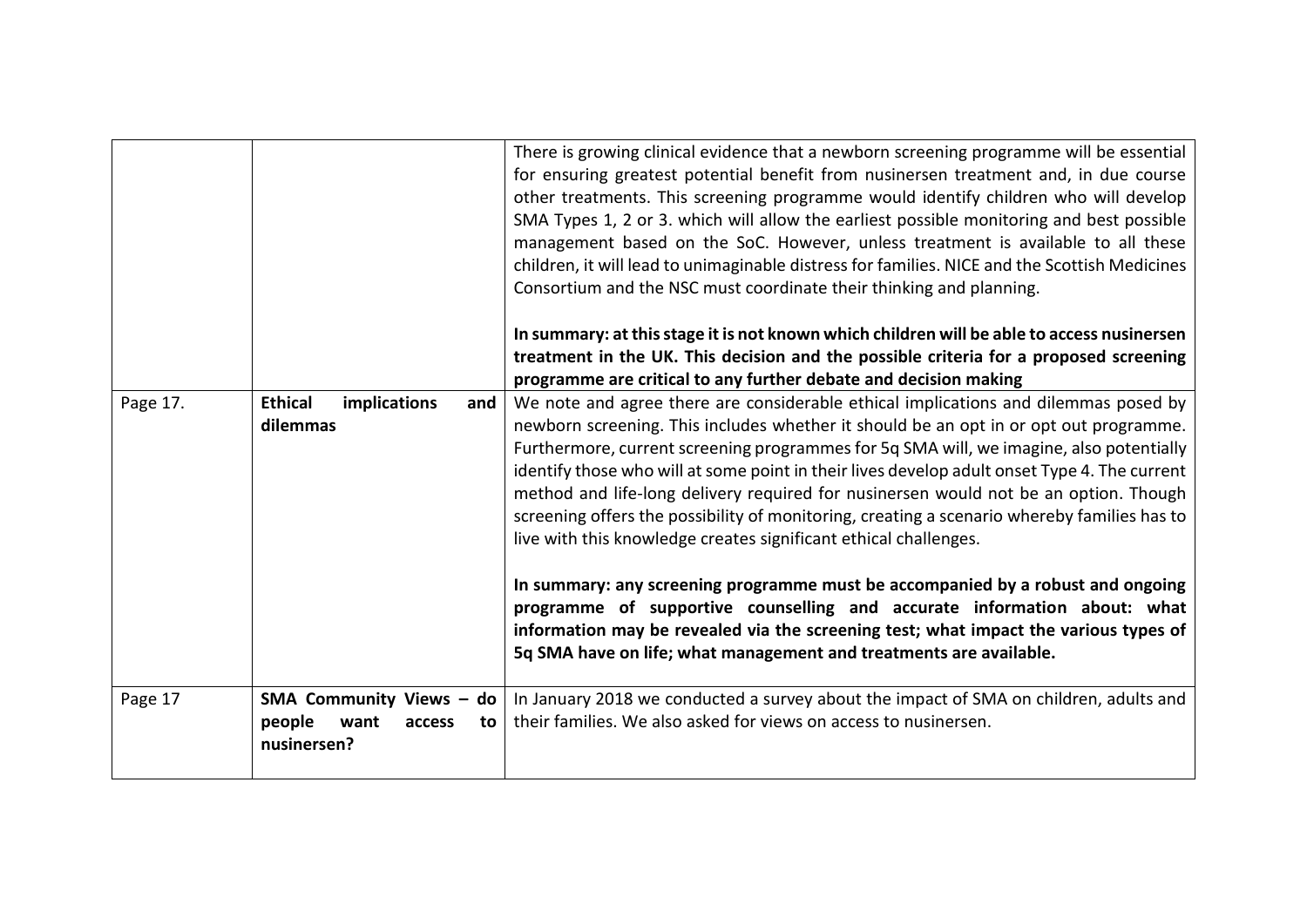| The responses of parents/carers to the question 'Would you want your child to have<br>access to nusinersen?' is most relevant to this submission. Respondents were aware that<br>the treatment would involve repeated lumbar puncture deliveries over the person's<br>lifetime and that long-term outcomes were not known.<br>56 parents/carers responded. 95% said yes, they would want their child to have<br>treatment, and 5% said no.<br>Of those that said yes, their child had the following SMA Type and is the age shown below: |
|------------------------------------------------------------------------------------------------------------------------------------------------------------------------------------------------------------------------------------------------------------------------------------------------------------------------------------------------------------------------------------------------------------------------------------------------------------------------------------------------------------------------------------------|
|                                                                                                                                                                                                                                                                                                                                                                                                                                                                                                                                          |
|                                                                                                                                                                                                                                                                                                                                                                                                                                                                                                                                          |
|                                                                                                                                                                                                                                                                                                                                                                                                                                                                                                                                          |
|                                                                                                                                                                                                                                                                                                                                                                                                                                                                                                                                          |
|                                                                                                                                                                                                                                                                                                                                                                                                                                                                                                                                          |
|                                                                                                                                                                                                                                                                                                                                                                                                                                                                                                                                          |
|                                                                                                                                                                                                                                                                                                                                                                                                                                                                                                                                          |
|                                                                                                                                                                                                                                                                                                                                                                                                                                                                                                                                          |
|                                                                                                                                                                                                                                                                                                                                                                                                                                                                                                                                          |
|                                                                                                                                                                                                                                                                                                                                                                                                                                                                                                                                          |
| $\mathbf{1}$<br>1/2<br>2/3<br>3<br><b>SMA Type</b><br>$\mathbf{2}$                                                                                                                                                                                                                                                                                                                                                                                                                                                                       |
| $\overline{4}$<br>32<br>$\overline{2}$<br>%<br>60<br>2                                                                                                                                                                                                                                                                                                                                                                                                                                                                                   |
| $0 - 2$<br>$3 - 4$<br>$5 - 12$<br>Age (years)<br>$13 - 17$<br>$18+$                                                                                                                                                                                                                                                                                                                                                                                                                                                                      |
| %<br>13<br>11<br>34<br>8<br>34                                                                                                                                                                                                                                                                                                                                                                                                                                                                                                           |
|                                                                                                                                                                                                                                                                                                                                                                                                                                                                                                                                          |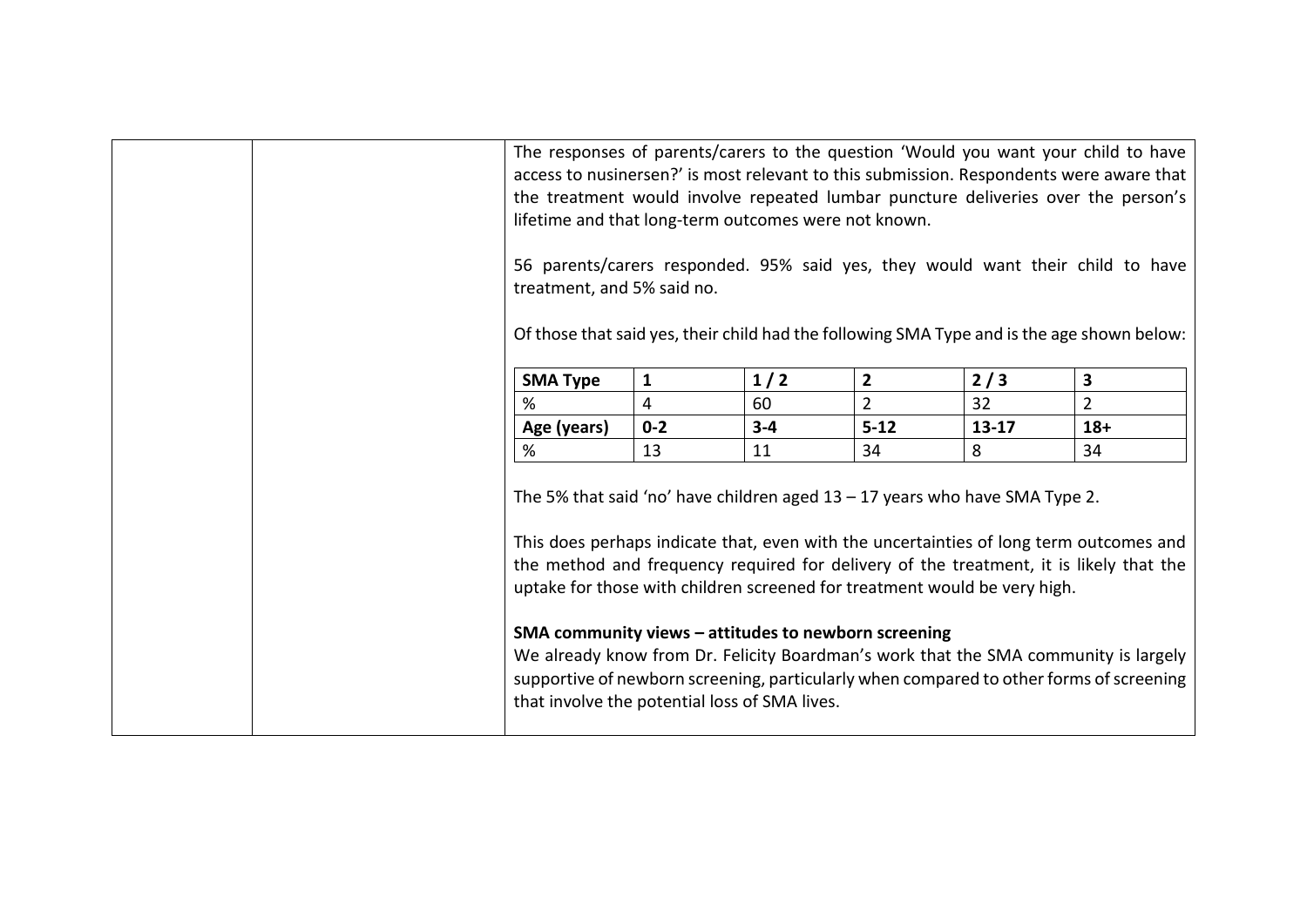|  | Boardman F, et al. (2016). Newborn screening for spinal muscular atrophy: the<br>views of affected families and adults. American Journal of Medical Genetics 173A:<br>1546-1561.                                                                                               |
|--|--------------------------------------------------------------------------------------------------------------------------------------------------------------------------------------------------------------------------------------------------------------------------------|
|  | Dr Boardman's paper on the views of the general population on newborn screening for<br>SMA indicates that 84% of those surveyed (232) were in support of newborn screening for<br>SMA is also salient:                                                                         |
|  | Boardman, F et al. (2017). Newborn genetic screening for SMA in the UK: the<br>views of the general population. Molecular Genetics and Genomic Medicine, 1-<br>10.                                                                                                             |
|  | The introduction of nusinersen is likely to only bolster this support as shown by the follow<br>up study we conducted in August $2018 - a$ survey of community views on newborn<br>screening (survey monkey link sent out via social media and our monthly e-news).            |
|  | As access to nusinersen has been at the top of the agenda for the SMA community this<br>year - focusing on raising awareness with the media and MPs and taking part in NICE's<br>appraisal, it was not surprising that this only elicited 19 responses. However, results were: |
|  | 84% of respondents were affected by SMA Type1; 37% were bereaved by SMA Type<br>$\bullet$<br>1.                                                                                                                                                                                |
|  | 95% strongly agreed that newborn screening should be introduced in the UK, 5%<br>neither agreed nor disagreed.                                                                                                                                                                 |
|  | 89% strongly agreed and 11% agreed that it should be a programme similar to ones in<br>the States that offer treatment to those with between 1 and 3 SMN2 copies and that                                                                                                      |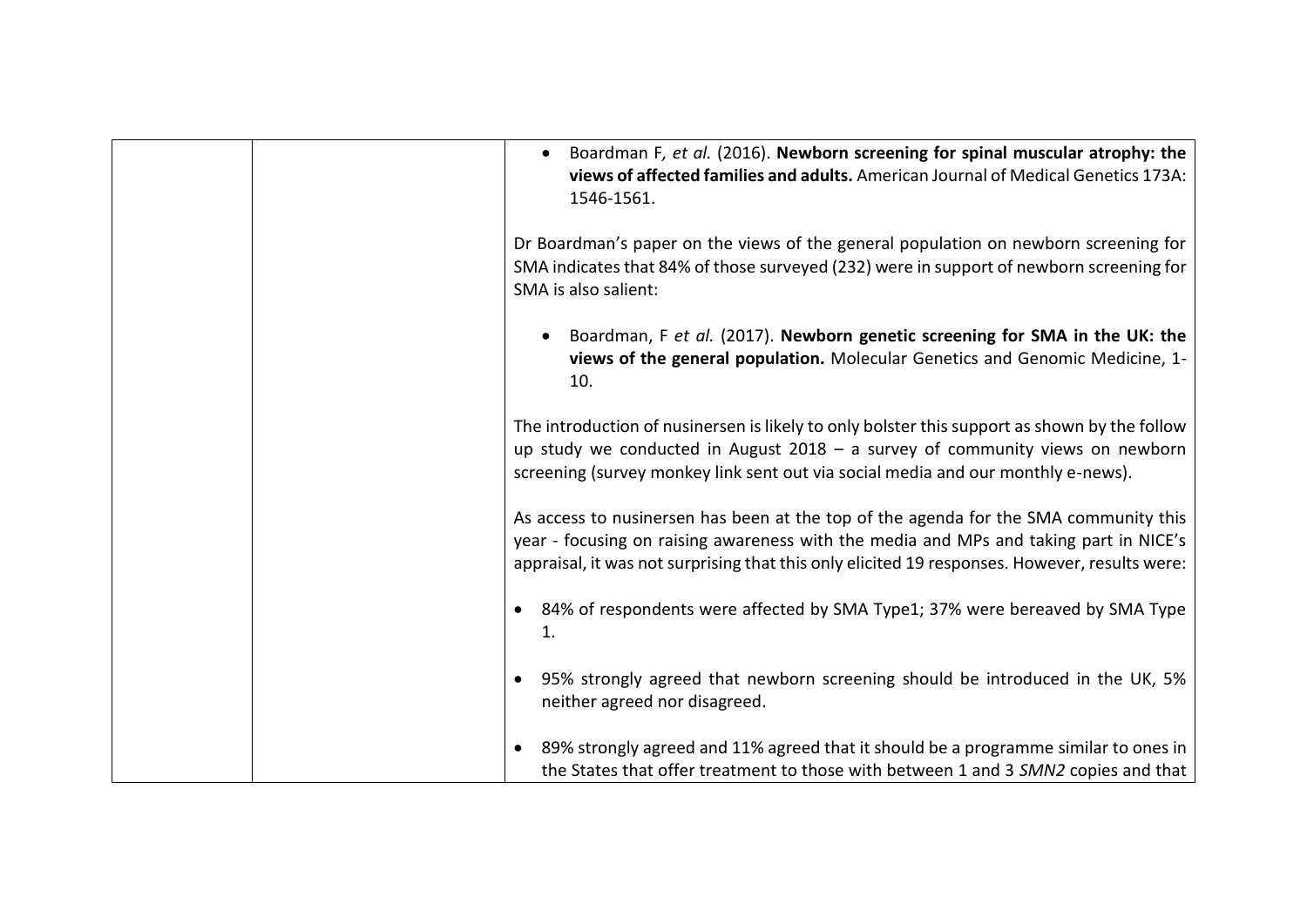|  | those with 4 copies of SMN2 (carried by the majority of those with SMA Type 3b)<br>should be monitored<br>84% strongly agreed and 16% agreed that a newborn screening programme that led<br>$\bullet$<br>to the earliest possible treatment would, in the long run, result in better quality of life<br>for children and families                                                                                                                                                                                                                                                                                                                                                                      |
|--|--------------------------------------------------------------------------------------------------------------------------------------------------------------------------------------------------------------------------------------------------------------------------------------------------------------------------------------------------------------------------------------------------------------------------------------------------------------------------------------------------------------------------------------------------------------------------------------------------------------------------------------------------------------------------------------------------------|
|  | Comments included:                                                                                                                                                                                                                                                                                                                                                                                                                                                                                                                                                                                                                                                                                     |
|  | 'My grandsons diagnosis took agonising months as local GPs kept fobbing us off. Clearly,<br>they had no idea what was wrong. Screening at birth would alleviate all those months of<br>anguish and better prepare parents for care and treatment.'<br>Bereaved Grandparent of child with SMA Type 1                                                                                                                                                                                                                                                                                                                                                                                                    |
|  | 'If we had known sooner then a lot of worry about what was wrong with our child would<br>have been eliminated. Treatment could have started sooner and may have had more<br>impact on our child's progress. She didn't start until she was over one year old even<br>though she has type 1. Our child, if treated earlier, may not now need a peg to be fed or<br>a ventilator at night. She may have head control like she once had if diagnosis and then<br>treatment could have started earlier.'                                                                                                                                                                                                   |
|  | 'I think it would allow for planned, more focused treatment rather than emergency trying<br>to investigate symptoms. It also gives families a chance to come to terms and learn about<br>the condition rather than having to do this whilst look after an already sick child. It would<br>also give the various agencies involved more time to create a treatment plan. My<br>daughter was not diagnosed until a few weeks before she died. By the time we had our<br>first meeting about treatment options the best one available was to move to a hospice<br>with her and keep her comfortable. I think with this condition the amount of time you<br>have before symptoms are obvious are crucial.' |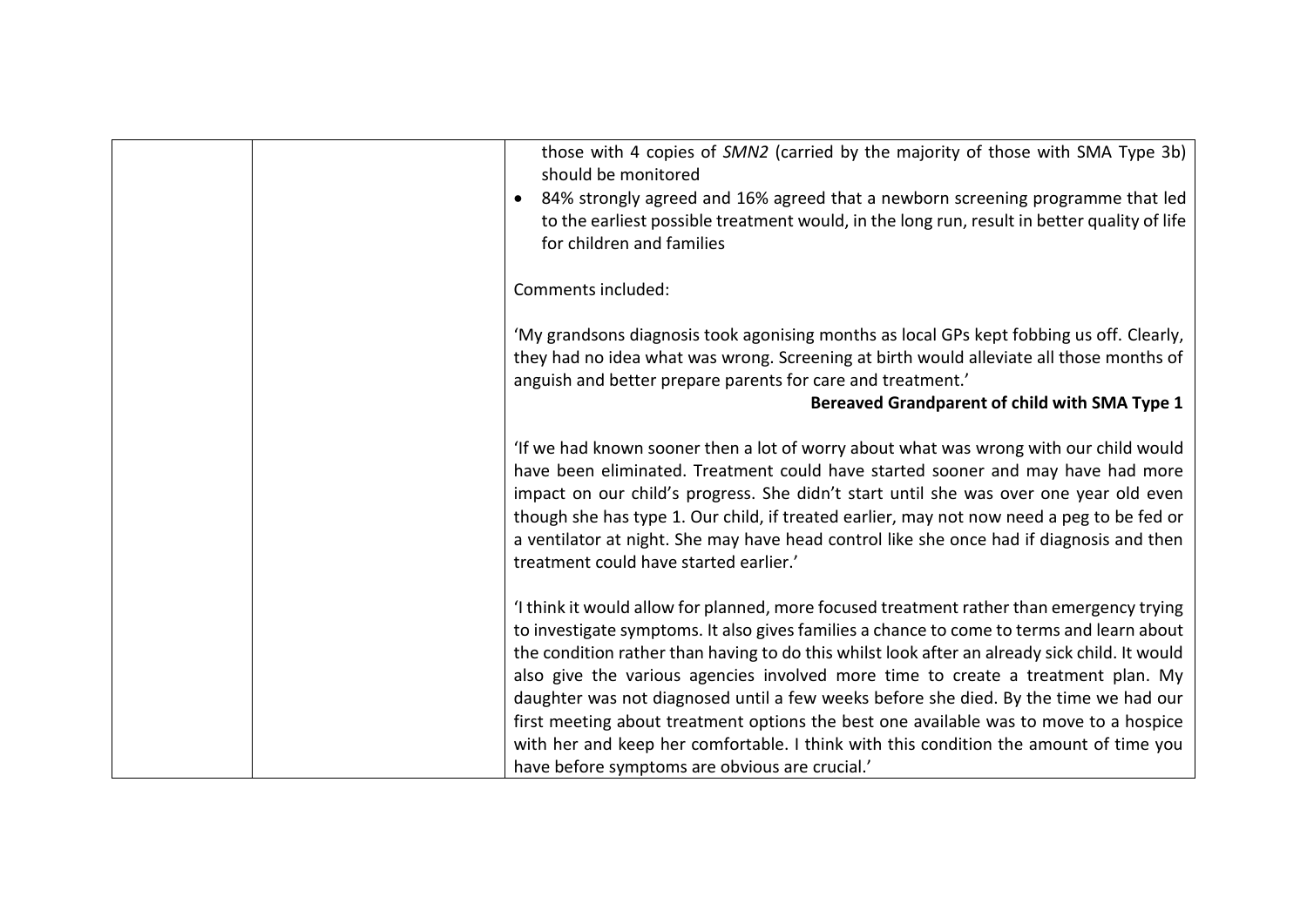|                       | Parent of child with SMA Type 1 receiving treatment                                                                                                                                                                                                                                                                                                                                                                                                                                                                     |
|-----------------------|-------------------------------------------------------------------------------------------------------------------------------------------------------------------------------------------------------------------------------------------------------------------------------------------------------------------------------------------------------------------------------------------------------------------------------------------------------------------------------------------------------------------------|
|                       | 'I agree it is a useful tool. However, I feel it should be a choice rather than part of the<br>national screening per se. I didn't know my daughter had SMA or that we were carriers.<br>If we'd had more children knowing the risks I wouldn't have screened.'<br>Bereaved Parent of child with SMA Type 1                                                                                                                                                                                                             |
|                       | 'Screening may cause extra anxieties in the early days of parenthood if parents don't want<br>to know a diagnosis that soon.'                                                                                                                                                                                                                                                                                                                                                                                           |
|                       | Bereaved Parent of child with SMA Type 1                                                                                                                                                                                                                                                                                                                                                                                                                                                                                |
|                       | As someone with SMA (Type II), I strongly believe in newborn screening procedures when<br>it comes to genetic diseases as I think that the information that it provides is far too<br>important to be ignored. Any available chance not taken to improve someone's<br>current/future quality of life, whether via treatment (after considering the risks of said<br>treatment) or just by planning for the future, is a wasted opportunity and, in my own<br>personal opinion, immoral.<br><b>Adult with SMA Type 2</b> |
|                       | In summary: Evidence to date indicates a high level of support from the SMA community<br>and the public for newborn screening for 5q SMA                                                                                                                                                                                                                                                                                                                                                                                |
| <b>Our conclusion</b> | We conclude that a further urgent review of a newborn screening programme for 5q<br>SMA in the UK is imperative due to the development of a life-saving intervention for<br>children with SMA, together with clear evidence from trials that early treatment has a<br>major influence on subsequent functional outcomes, the rapid changes we are seeing<br>with research and the development of other new treatments and the introduction of<br>screening programmes in the USA and other countries.                   |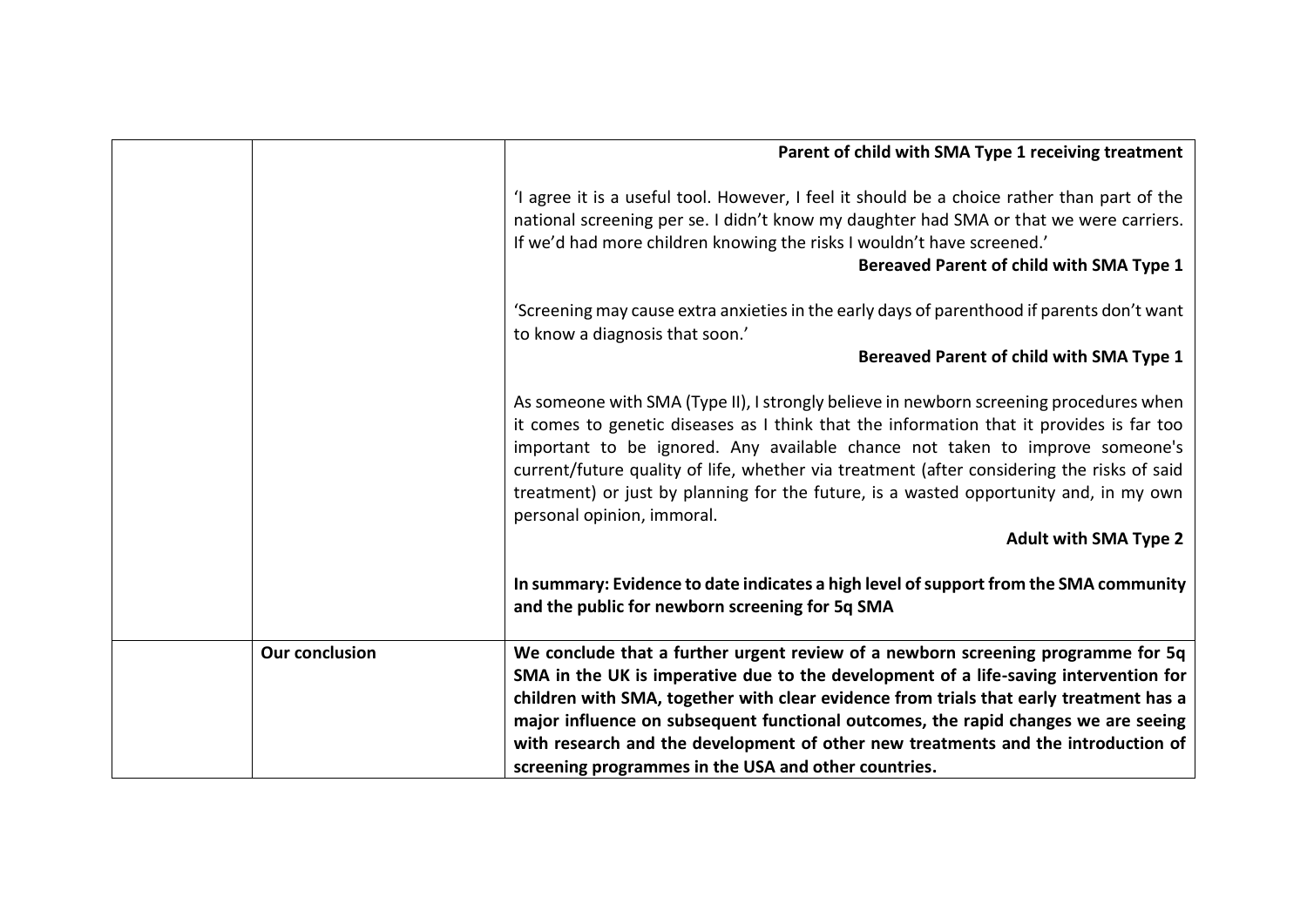| We urge the NSC to start this review as soon as the outcome of the NICE appraisal and<br>the potential of a Managed Access Agreement and the outcome of further deliberation<br>about extending treatment in Scotland is known.                                                                                                                                                                                                                                           |
|---------------------------------------------------------------------------------------------------------------------------------------------------------------------------------------------------------------------------------------------------------------------------------------------------------------------------------------------------------------------------------------------------------------------------------------------------------------------------|
| We request that if other criteria are met, any current population uncertainties should<br>not hold up the possibility of progressing a 5q SMA newborn screening programme.<br>We note, that when used in newborn screening programmes in the USA, the information<br>about SMN2 copy number and other tests are being considered as sufficient to predict<br>the severity of an infant's 5q SMA and to establish which children should be treated and<br>which monitored. |
| We ask that if testing is introduced in the UK it would need to be made clear to parents<br>that the test is for 5q SMA, the most common form of SMA with clear information that<br>this test does not cover all possible other very rare forms of SMA.                                                                                                                                                                                                                   |
| We note that there is a growing body of clinical trial and real-world evidence of the<br>effectiveness of nusinersen treatment for 5q SMA and that the earlier the treatment the<br>greater the impact, with strong indications that the greatest impact occurs if it is started<br>pre-symptomatically.                                                                                                                                                                  |
| We note that other treatments on the horizon are also indicating that the earliest<br>possible treatment has the greatest impact.                                                                                                                                                                                                                                                                                                                                         |
| We note that there are significant ethical implications and dilemmas posed by newborn<br>screening for 5q SMA. This is especially heightened with a treatment such as nusinersen,<br>which is invasive in delivery (lumbar puncture) and requires further life-long treatment<br>once every four months.                                                                                                                                                                  |
|                                                                                                                                                                                                                                                                                                                                                                                                                                                                           |